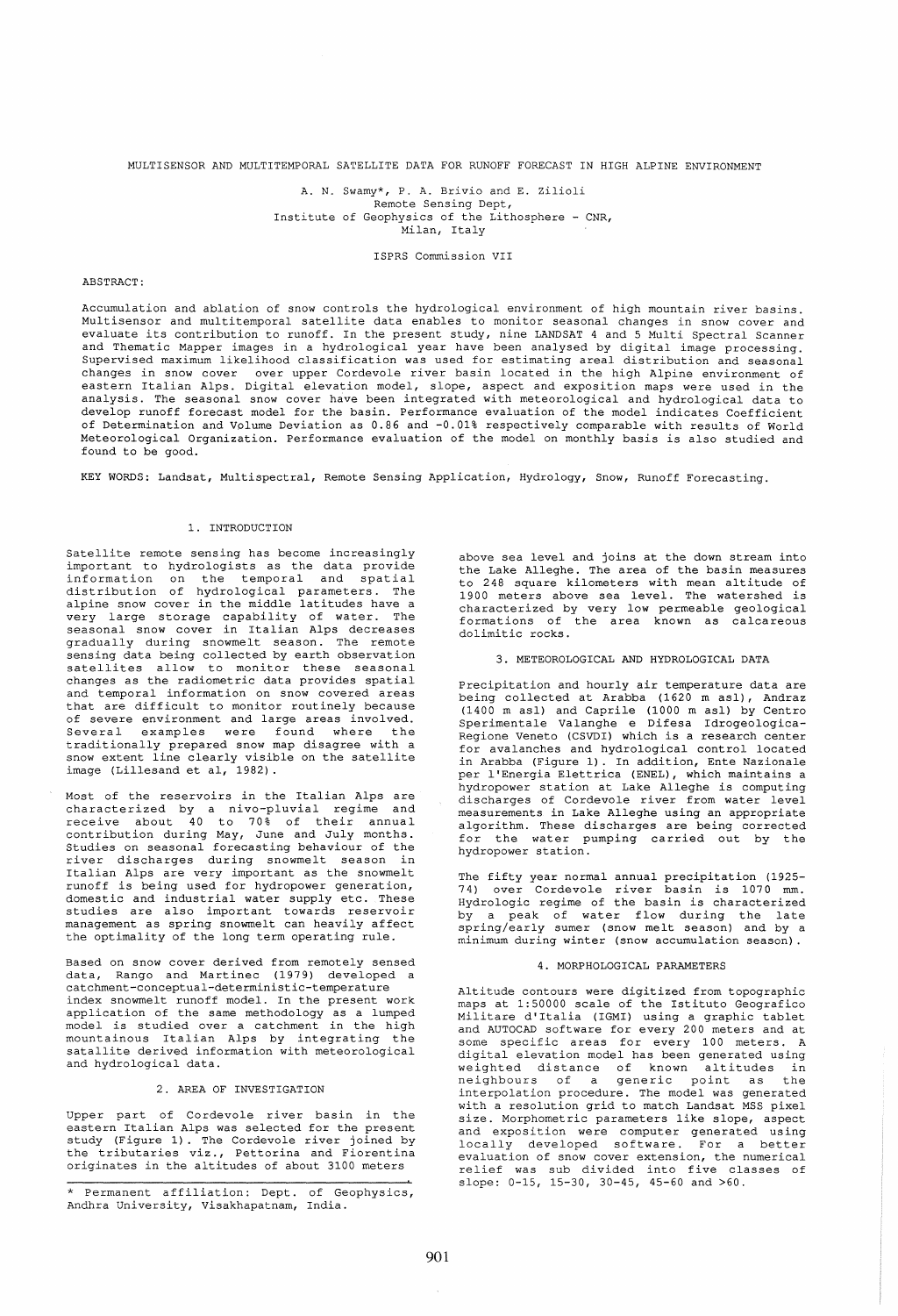

Figure 1. Upper Cordevole river basin.

## 5. EXTRACTION OF AREAL SNOW COVER

Snow' cover areal extent being a fundamental parameter for all snowmelt runoff models, well fits with typical characteristics of satellite<br>remote sensing (Baumgartner et al, 1987). It remote sensing (Baumgartner et aI, 1987). It seems the first earth resources application of satellite observation was to map snow cover from<br>the initial pictures taken by first weather the initial pictures taken by first satellite TIROS-1 (Bowley and Barnes, 1979). Many investigations have been made to map snow cover areas as well as derive snow cover depletion rates from multi-temporal reflected and emitted radiation measurements (Leaf, 1969; Meier, 1973; Itten, 1975; Rango and Itten, 1976; Haefner, 1979; Lichtenegger et aI, 1981; Rott and Markl, 1989; Gangkofner, 1989).

## 5.1 Limitations of Satellite Data

The high spatial resolution satellites such as Landsat and SPOT and the medium resolution satellite NOAA are widely used for mapping snow cover. The selection of appropriate sensor from the above satellites for snow cover mapping depends on a trade off between spatial and temporal resolution (Rott, 1987).

Landsat MSS is observed to be suitable for snow mapping in basins larger than about 10  $km^2$  (Rango et aI, 1983) but Thematic Mapper band 5 allows snow/cloud discrimination (Dozier and Marks, 1987). The high spatial resolution satellites have poor temporal resolution for snowmelt runoff forecasting studies. The nominal repetition frequency of Landsat is 16 days and of SPOT about 26 days. Due to cloud cover during snow melt period, particularly in high mountainous region of Italian Alps, only few images of the above satellites in a hydrological year could be effectively used for snow cover studies. However, for snowmelt forecast purposes, especially during snowmelt season an assured observational frequency of 1 - 2 weeks is required (Rango et aI, 1983).

The medium resolution sensors such as NOAA-AVHRR are able to provide high temporal resolution data which is very useful for snowmelt forecast studies. With NOAA type satellites a cloud free image can generally be secured at least once a week (Foster, 1983). High level clouds which are often difficult to detect in the visible and near infra red are easily identifiable in channel-4 and channel-5 of AVHRR data (Harrison and Lucas, 1989). The cost of each NOAA-AVHRR scene on a computer compatible tape (CCT) covering large drainage basins is approximately U. S. \$100. Low cost AVHRR receiving and processing system to cover a NOAA ground track of approximately 1400 km are available (Baylis et aI, 1989). User organizations could maintain such type of system to receive the data, process and classify snow covered area in real time. This information can be inserted along with meteorological and hydrological data into a snowmelt runoff model to forecast river discharge in real time. However, there is a limitation in the use of NOAA-AVHRR data to assess snow cover from small catchments  $(<600$  km<sup>2</sup>). It was also observed that from AVHRR data only two categories of snow surface "snow covered" and naper" could be assessed (Baumgartner et aI, 1987). Hence, any snowmelt runoff forecasting model developed for operational purpose using remote sensing information must take the above fact into consideration.

# 5.2 Satellite Data Analyses

For the present study, nine sets of Landsat Multi Spectral Scanner (MSS) and Thematic Mapper (TM) CCT's covering snow accumulation and depletion periods in a hydrological year were acquired. However, due to severe clouds over snow covered areas, only five CCT's covering April to July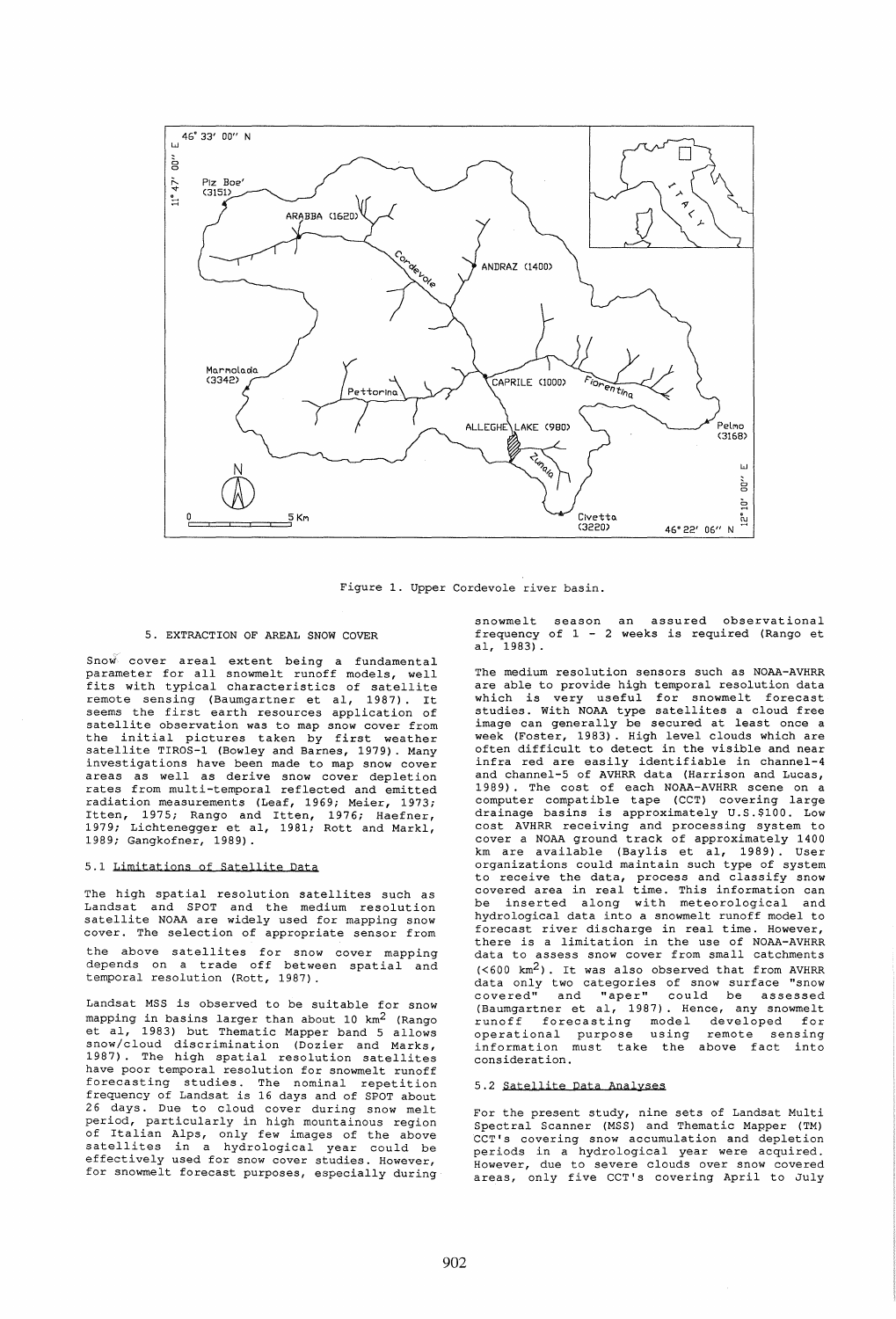

Figure 2. Black and white representation of false colour composite of various Landsat-4 & 5 images.

months of the year 1984 were finally examined in detail. Table 1 gives the particulars of the satellite data considered:

Table 1: Details of Satellite Images

| Satellite | Sensor | Path & Row | Date             |
|-----------|--------|------------|------------------|
|           |        |            |                  |
| Landsat-5 | TМ     | $192 - 28$ | $13 - APR - 84$  |
| Landsat-4 | MSS    | $192 - 28$ | $21 - APR - 84$  |
| Landsat-5 | TМ     | $192 - 28$ | $16 - JUN - 84$  |
| Landsat-4 | MSS    | $192 - 28$ | $10 - 7111 - 84$ |
| Landsat-5 | MSS    | $192 - 28$ | $18 - JUU - 84$  |
|           |        |            |                  |
|           |        |            |                  |

All images were geometrically corrected with the support of Ground Control Points. The catchment area from each satellite image was extracted using an overlay mask. Figure 2 presents the black and white representation of false color composite of the extracted catchment areas from multi temporal satellite images. From the figure, the seasonal snow cover depletion during various months can be clearly visualized. These images were analysed into two categories "snow" and "aper" by digital image processing on  $II^2S$  600 Image Processing System using maximum likelihood<br>classification. Some problems concerning the<br>shadow regions were solved by taking into consideration the ratio images of various bands as well as slope and aspect maps. Possible corrections were made for the clouds over snow covered area. Figure 3 shows the classified images with respective snow and snow free areas. Table 2 presents the snow covered surface expressed as percentage of total basin area.

Table 2: Snow cover surface from Landsat images

| Date                                                                                        | Snow surface expressed<br>as % of basin area |  |
|---------------------------------------------------------------------------------------------|----------------------------------------------|--|
| $13 - APR - 84$<br>$21 - APR - 84$<br>$16 - JUN - 84$<br>$10 - JUU - 84$<br>$18 - JUI - 84$ | 84.2<br>75.6<br>24.0<br>9.7<br>7.4           |  |

The typical shape of snow cover depletion curves can be approximated by the equation given below (Hall and Martinec, 1985):

$$
S = \frac{100}{1 + \exp(b \times n)}
$$
 (1)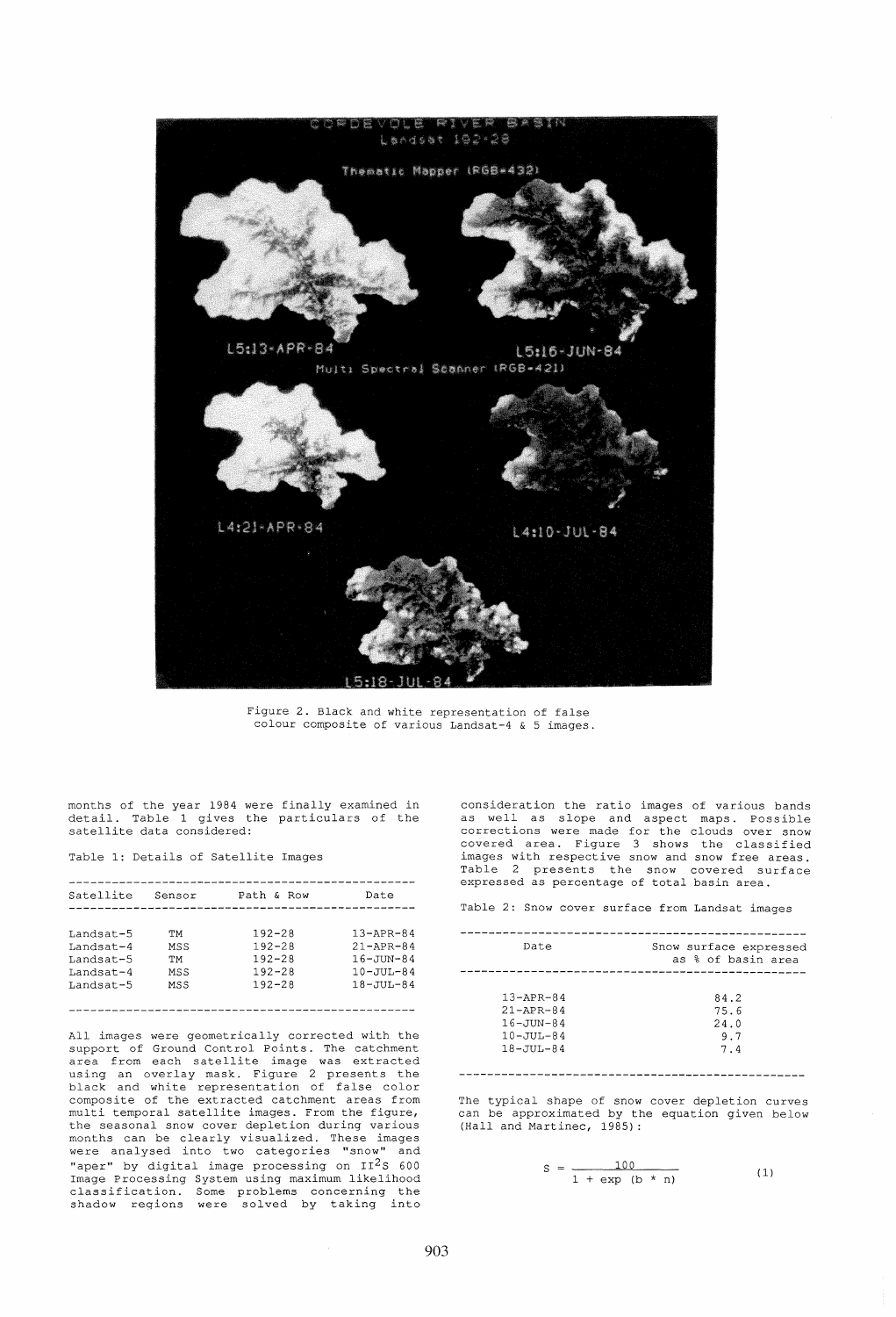

Figure 3. Extracted snow cover from satellite images.

where S is the snow covered area in %, 'b' is a coefficient and 'n' is the number of days before (-) or after (+) the date at which  $S = 50\%$ . From the extracted snow cover data (Table 2), daily snow cover depletion has been computed using the equation (1) with  $b = 0.04$ . Figure 4 shows the computed daily snow surface depletion curve which fits well into the extracted snow surface on different dates.

# 6. SNOWMELT RUNOFF MODEL

Snowmelt runoff model should be able to simulate the contribution due to the snow depletion in the basin to the total river discharge day by day during the melting season. In the present study the snowmelt runoff model given by Martinec et al (1983) has been used by treating the entire basin as a single elevation zone. The equation considered *is* given below:

$$
Q_{n+1} = [C_{sn} \cdot \alpha_n (T_n + \Delta T_n) S_n + C_{rn} \cdot P_n]
$$
  

$$
\frac{A * 0.01}{86400} (1 - k_{n+1}) + Q_n \cdot k_{n+1}
$$
 (2)

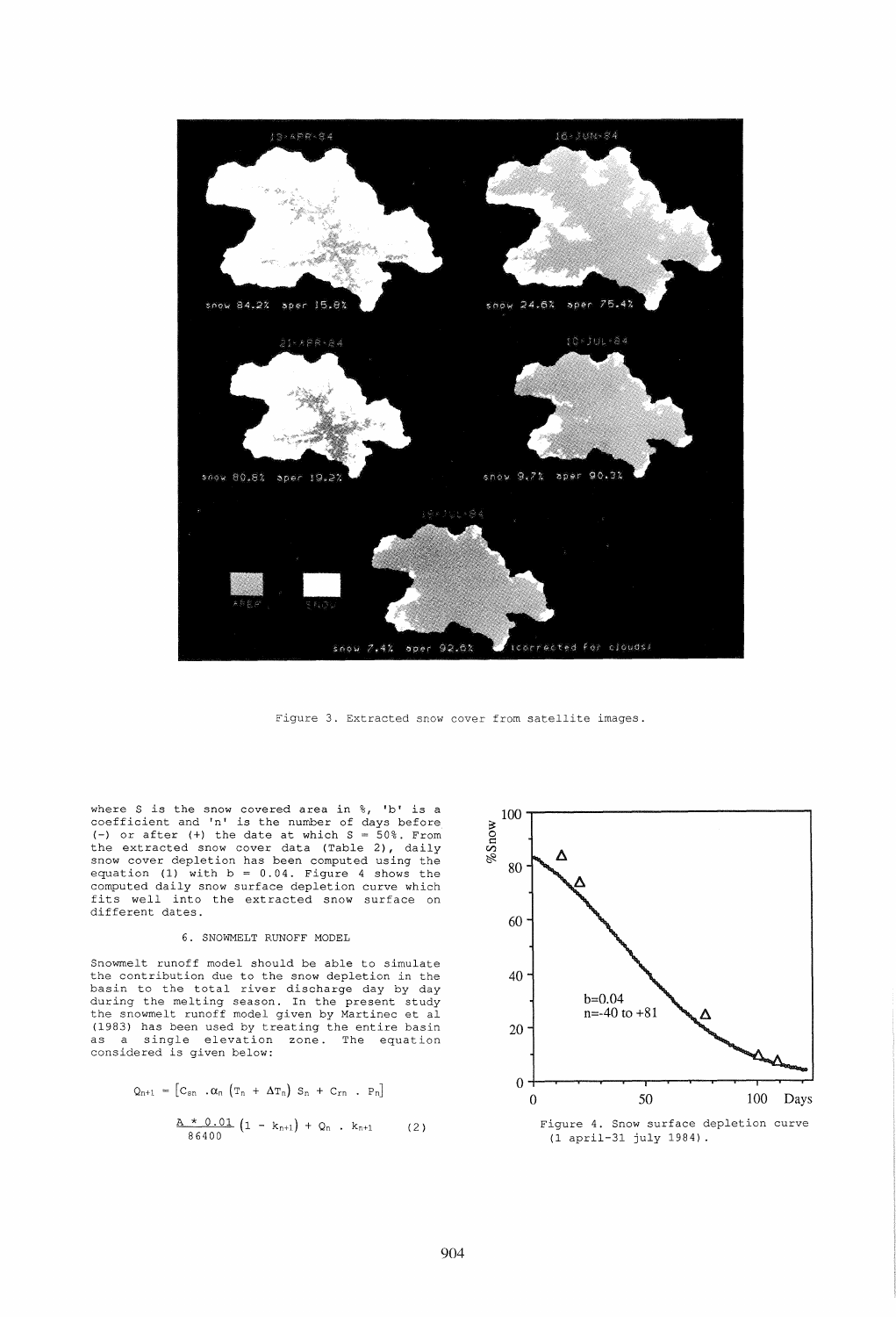where Q = average daily discharge (m $^3$  s<sup>-1</sup>)

- $c =$  runoff coefficient with  $c_s$  refering to snowmelt (0.9 to 0.6) and  $C_r$  to rain (0.9 to 0.4)
- $\alpha$  = degree day factor (cm  $^{\circ}$ c<sup>-1</sup> day<sup>-1</sup>) (0.3 to 0.5)
- T number of degree days above the base of 00 C ( °c day) (hourly weighted
- $\Delta T$ = the adjustment by temperature lapse temperatures used) rate for different altitudes of meteo
- $S =$  ratio of the snow covered area to the stations  $(°C day)$   $(-3.92)$
- total area = Precipitation contributing to the
- P runoff
- k = recession coefficient (0.9386 Q  $-0.0794$ derived from historical discharges)
- $A = Area of the basin (m<sup>2</sup>)$

In the above equation T, S and P are the daily measured variables while  $C$ ,  $\alpha$ , k and  $\Delta T$  are parameters characterizing the given basin/or climate determined a priori using actual data and by analogy with other basins.

### 7. RESULTS

using equation (2) discharges were computed for upper Cordevole river basin for the entire snowmelt period i.e. 1 April to 31 July of the year 1984. Figure 5 shows the measured and simulated discharges for the above period. Figure 6 shows the regression between measured and simulated discharges. The correlation coefficient (r) has been computed as 0.93 indicating a strong correlation between measured and simulated discharges.

For evaluating the performance of the model over Cordevole river basin, the Nash-Sutcliffe Coefficient (Nash and Sutcliffe, 1970) is computed using the formula:

$$
R^{2} = 1 - \left[ \frac{\Sigma (\mathcal{Q}_{m} - \mathcal{Q}_{w})^{2}}{\Sigma (\mathcal{Q}_{m} - \mathcal{Q})^{2}} \right]
$$
 (3)

where  $\mathsf{Q}_m$  = daily measured discharge (m<sup>3</sup> s<sup>-1</sup>)  $Q_W$  = daily simulated discharges (m<sup>3</sup> s<sup>-1</sup>)  $\overline{O}$ <sup> $\overline{O}$ </sup> = seasonal average of measured discharge

 $(m^3 s^{-1})$ The  $R^2$  value of 0.86 is found to be comparable with values obtained for various test basins by World Meteorological Organization as given in

# table 3 (Hall and Martinec, 1985). Table 3: Comparison of  $R^2$  values

| Catchment                                                                                      | Area (km2)                              | Years                                                 | $R^2$                                     |
|------------------------------------------------------------------------------------------------|-----------------------------------------|-------------------------------------------------------|-------------------------------------------|
| Durance (France)<br>(USA)<br>$W-3$<br>Dischma (Swiss)<br>Dunajec (Poland)<br>Cordevole (Italy) | 2170.0<br>8.7<br>43.3<br>680.0<br>248.0 | 1975-79<br>$1969 - 78$<br>$1970 - 79$<br>1976<br>1984 | 0.850<br>0.799<br>0.836<br>0.759<br>0.860 |



Figure 5. Distribution of measured and simulated discharges.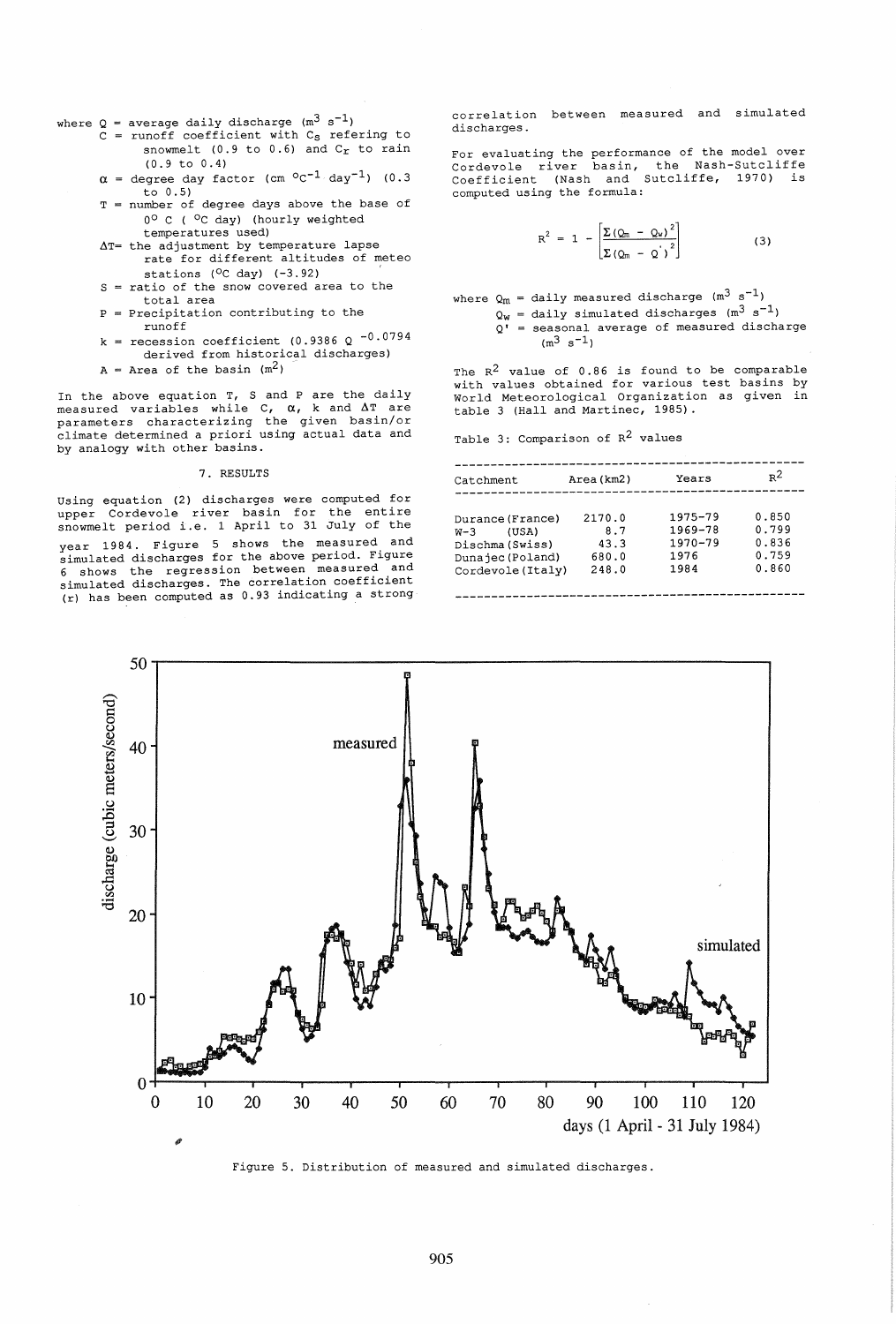

and simulated discharges.

The model accuracy is also studied by deriving the percentage volume deviation as given below:

$$
D_v = \frac{V - V}{V} \times 100
$$
 (4)

where V and V' are the measured and computed runoff volumes. For the period 1 April to 31 July the volume deviation between measured and simulated discharges at Cordevole river basin is -0.01%. Seidel et al (1989) have computed the same parameter as -1.91% and -3.09% for Sedrun and Tavanasa catchments in Swiss Alps. The seasonal volume deviation of Cordevole river basin is in good agreement with the above values. The correlation coefficient (r) and percentage volume deviation  $(D_V)$  were also computed for individual months and given in Table 4. From the table it can be observed that there is good correlation between measured and simulated discharges for the months April, May and June. The table also shows similar pattern for volume deviation. The relatively poor performance of the model results in July may be attributed to the errors associated with the of lake level measurements for estimating discharges.

Table 3: Monthly model performance evaluation

| Month                        | Correlation<br>Coefficient   | Volume<br>Deviation (%)                 |  |
|------------------------------|------------------------------|-----------------------------------------|--|
| April<br>May<br>June<br>July | 0.96<br>0.83<br>0.89<br>0.63 | $+10.9$<br>$-2.1$<br>$+ 5.4$<br>$-21.4$ |  |

# 

# 8. ACKNOWLEDGMENTS

One of the authors (A. N. Swamy) undertook this one of the duchois (if it swamp) undercook chip Programme of the International Centre for Theoretical Physics, Trieste, Italy".

#### 9. REFERENCES

Baumgartner M.F., Seidel K., and Martinec J., *1987. Toward snowmelt runoff forecast based on multisensor remote sensing information.* IEEE Trans. on Geoscience and Remote Sensing, 25(6): 746-750.

Baylis P., Brush J., and Parmiggiani F.,1989. *The AVHRR receiving and processing system for the Italian Antarctic Research Program.* 4th AVHRR data user's meeting, Rothenburg-Germany, 5-8 Sept.

Bowley C.J. and Barnes J.C., 1979. *Snowmapping techniques with emphasis on the use of Landsat.*  Satellite Hydrology, American Water Resources Association, Minneapolis, MN-USA, pp. 158-164.

Dozier J. and Marks D., 1987. *Snow mapping and classification from Landsat Thematic Mapper data.*  Ann. Glaciology, 9:97-103.

Foster J.L., 1983. *Night time observation of snow using visible imagery.* Intern. Journal of Remote Sensing, 4, (4):785-791.

Gangkofner U., 1989. *Multitemporal snow classification with TM data.* ESA SP-1102, pp.13-21.

Haefner H., 1979. *Digital mapping of mountain snowcover under European condition.* Operational Application of Satellite Snowcover Observation, NASA Conference Publ. no. 2116, pp. 73-92.

Hall D.K. and Martinec J., 1985. *Remote Sensing of ice and snow.* Chapman and Hall, London, 189 p.

Harrison A.R., and Lucas R.M., 1989. *Multispectral classification of snow using NOAA-*Intern. Journal of Remote sensing,  $12(4/5)$ : 907-916.

Itten K.I., 1975. *Approaches* to *digital snowmapping with Landsat-l data.* Proc. NASA Workshop on Operational Applications of Satellite Snowcover Observations, South Lake Tahoe, Calif., Washington D.C.-USA.

Leaf C.F., 1969. *Aerial photographs operational streamflow forecasting in Colorado Rockies.* Proc. 37th Western Snow Colorado Rockies. Proc. 37th<br>Conference, Salt Lake City, UT-USA. *for the* 

Lichtenegger J., Seidel K., Haefner H. and Keller *M.,* 1981. *Snow surface measurements from digital Landsat-MSS data.* Nordic Hydrology, 12:275-288.

Lillesand T.M., Meisner D.E., Downs A.L., Deuell R. L., 1982. *Use of GOES and Tiros/NOAA satellite data for snow cover mapping.*  Photogrammetric Engineering and Remote Sensing, 28 (2) :251-259

Nash J.E., and Sutcliffe J.V., 1970. *River flow forecasting through conceptual models, Part l-A: Discussion of principles.* Journal of Hydrology, 10 (3) :282-290.

Martinec J., Rango A., and Major 1.,1983. *The*   $s$ nowmelt runoff model (SRM) user's manual. Reference Publication 1100, Washington D.C.-USA.

Meier M. F., 1973. *Evaluation of ERTS imagery for mapping of changes snowcover on land and on glaciers.* Symp. on Significant Results obtained from the Earth Resources Technology Satellite-1, New Carrolton, MD-USA, Vol.l, pp. 863-75.

Rango A., and Itten K.I., 1976. *Satellite*<br>pote*ntials in snowcover monitoring and runoff prediction.*  Nordic Hydrology, 7:209-230.